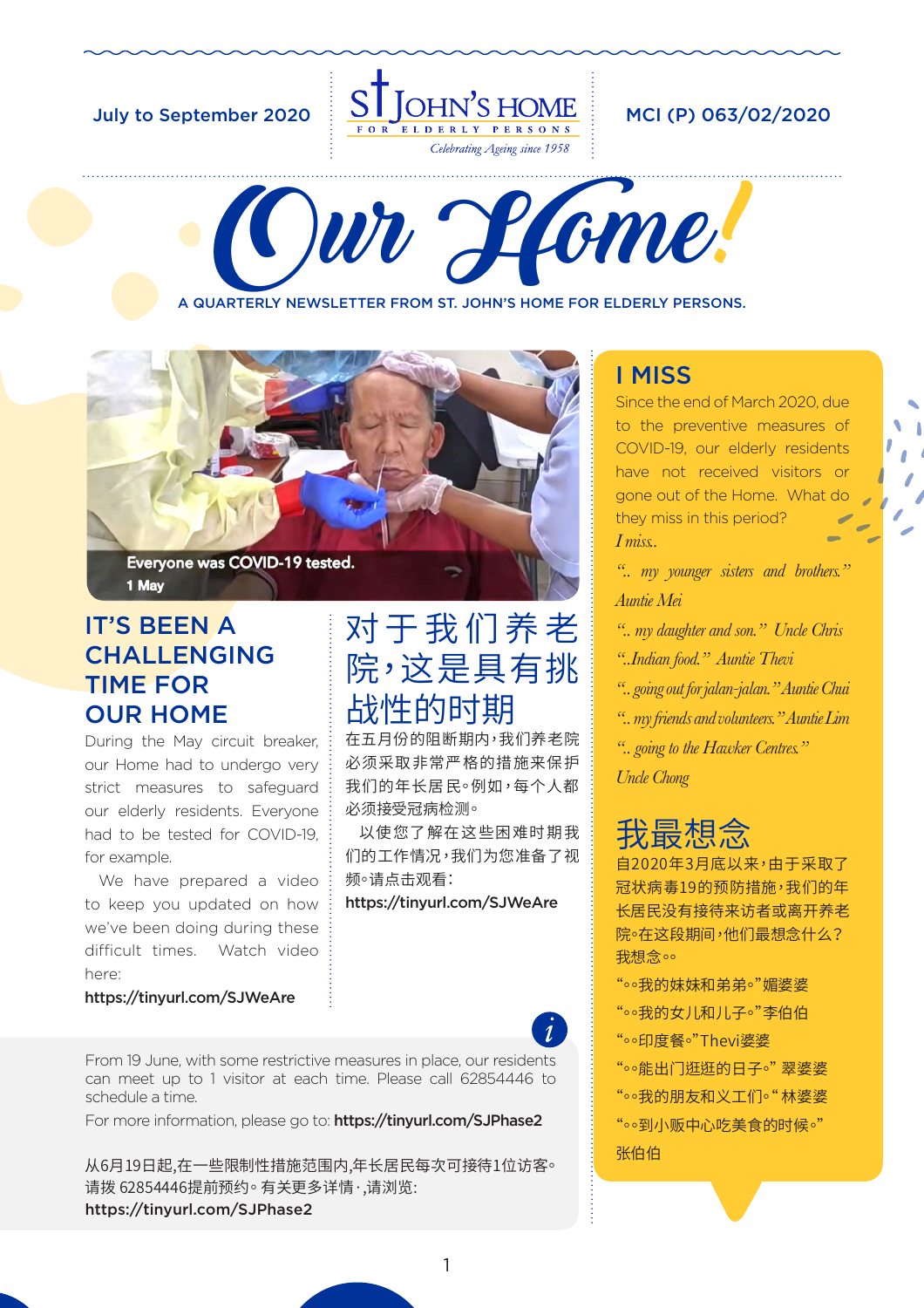

Residents enjoying the lunch subsidized by Food From The Heart and prepared by Grand Hyatt Hotel. 居民们正享用由 Food From The Heart 补助, Grand Hyatt 酒店准备的午餐。

## **A WORD FROM OUR CHAIRMAN**

Since the start of the COVID-19 pandemic, it has been a very difficult time for the Home.

For our residents, what they missed most were the visits by their family members and volunteers. However, they do understand that it was necessary to restrict visitors in order to protect them from COVID-19.

Our staff too are undergoing a tremendously challenging time of making frequent adjustments to new and additional measures that have to be implemented. often at short notice.

On top of handling the COVID-19 situation, we have to take precautionary measures against dengue as we are in a dengue cluster.

But we are indeed thankful to receive support from many quarters and that has helped us cope.

On behalf of our Residents, we would like to thank:

. The Government for their Budgetary support and provision of timely and specific advisories measures we have to  $\cap$ implement;

Family members of our residents and volunteers for their understanding and support. Some volunteers have provided our staff with appreciation meals and care packages:

• Donors, many of whom have taken to online portals to make their donations

#### (www.giving.sg/StJohnsHomeSg

https://give.asia/charity/stjohnshome ) with Giving.sg waiving transaction fees from 1 January 2020 to 31 March 2021<sup>.</sup>

• Food From The Heart for subsidizing catered meals for our residents and staff during the Enhanced Circuit Breaker period in May. Our cook was not available to prepare meals because he was unable to stay-in at the Home or at a designated hotel as required for that month; and

• Our staff for their hard work in keeping the Home safe for our residents, for themselves and for everyone associated with the Home.

Thank you. We are however not out of the woods yet. Please continue to support us as we battle against COVID-19 and dengue.

#### - Woon Wee Yim

# 自冠状病毒19全 球开始扩散以来, 我们养老院就进 入了一个非常困 难时期。

我们的年长居民很想念他们的家 人和义工们的拜访。但是,他们也 了解那是必要的抗疫措施,以保护 他们免受冠状病毒19的感染。 我们的员工需要经常对新的和额

外的措施进行频繁,还有在短时间 内做出工作上的调整。这对上下员 工都具有挑战性。

除了处理冠状病毒19预防措施外, 我们养老院也不幸的处在骨痛热 症热区内。我们因此必须采取预防 伊蚊的措施。

但是,我们很感谢收到许多方面的 支持,这对我们有极大的帮助。 我们谨代表年长居民感谢:

• 政府提供预算支持,并及时就我 们必要的防疫措施和具体的咨询;

• 年长居民的家庭成员和志愿者的 理解和支持。有些志愿者还为我们 的员工提供"爱心套餐";

• 许多捐赠者在线上捐款

(www.giving.sg/StJohnsHomeSg 和 https://give.asia/charity/stjohnshome) ' 而从2020年1月1日至2021年3月 31日,Giving.STg免收交易费);

• Food From The Heart, 在五月 的阻断措施期间,为我们的居民和 员工补助餐饮。我们的厨师必须停 工,因为他不能按当局要求暂住指 定的旅馆里;和

• 我们的员工,为维护年长居民,自 己以及与养老院有关的所有人的 安全,而不断努力和辛勤工作。 我们还没有走出困境。在我们对抗 冠状病毒19和骨痛热症的当儿,请 继续支持我们。谢谢您!

- 云惟蔭 (主席,圣约翰养老院)

 $\overline{2}$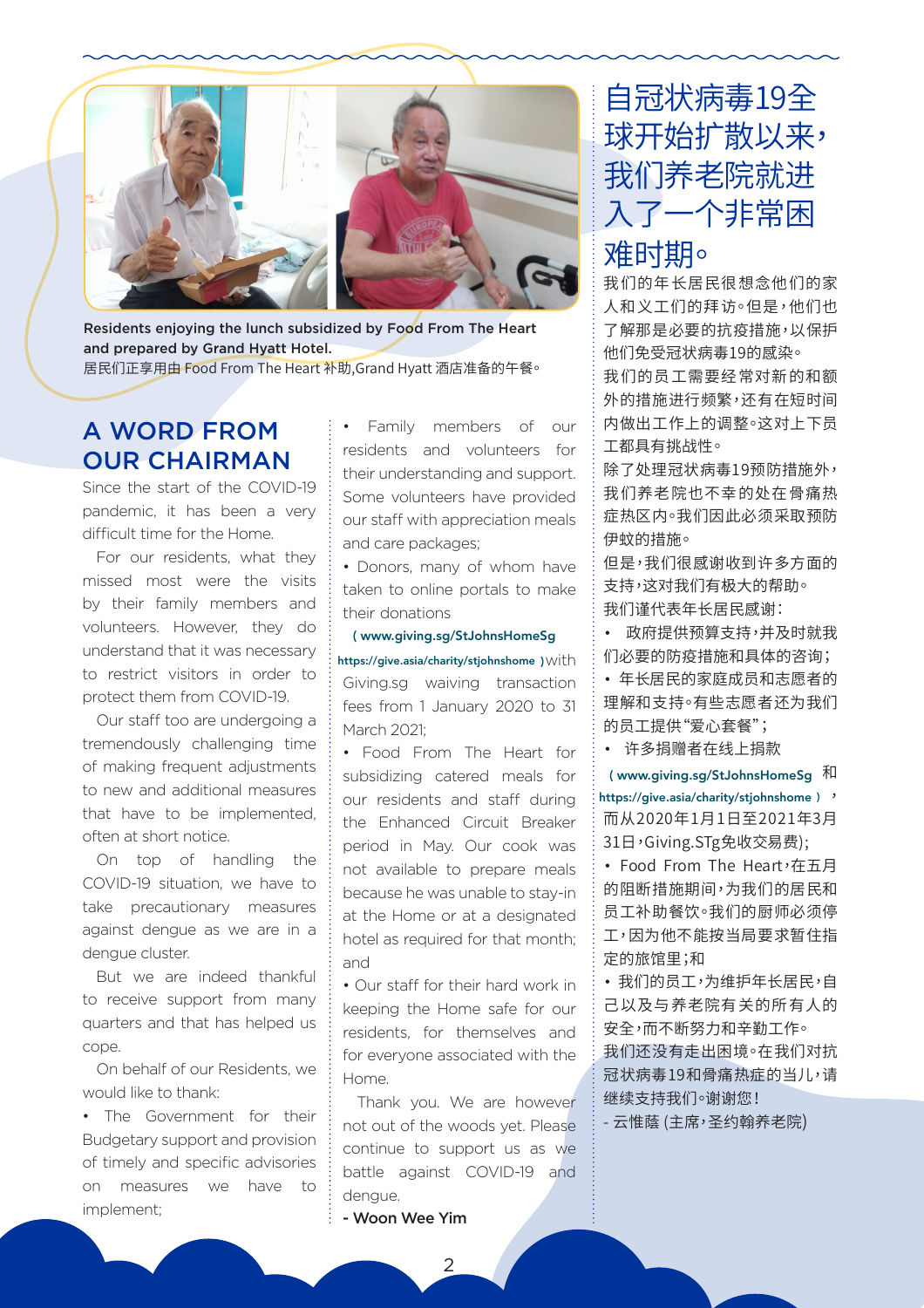### TEAM VS VIRUS

*Shortly after Andy Lee, 45 years old, joined St. John's Home for Elderly Persons as an Operations Executive, he was thrown into a whirlwind of adapting to the strict measures handed down by the Ministries to protect the Home from COVID-19. Here is his account during May's Circuit Breaker when several of the Home's staff were housed in a designated hotel.*

I was a salesperson before I joined St. John's Home on 9th March. God led me to St John's Home and blessed me with supportive colleagues who patiently guide me in this new role.

### THE START OF THE MANY MEASURES

On 11th March, the World Health Organization (WHO) declared COVID-19 a pandemic. Wave after wave, precautionary measures were introduced to the Home to keep our elderly residents and staff safe from the virus. Everyone was overwhelmed and tired, yet relentlessly, my colleagues worked long hours without complaints.

With the Home's lockdown, a small number of live-in staff and residents start to develop "cabin-fever". I try to alleviate any discomfort by talking to them, buying the food they were craving for and providing a listening ear.

Following the directives from the Ministry of Health and Ministry of Social and Family Development, on 1st May, all residents and staff went through the discomfort of the COVID-19 swab test. After everyone's results came back negative, together with my three colleagues, I moved into the designated hotel and prepared myself for a long 30-day stay during the Circuit Breaker, away from any physical interaction with my family.

Many of my friends envy this seemingly luxurious timeout and stay, but I would like to share a little of the other end of the spectrum.

#### MISSING MY FAMILY

Only after 4 hours in the hotel room at Parkroyal On Kitchener Road, I called my wife to lament my boredom.

Apart from working in the Home, I have only limited movement of 10 steps from the windows of my hotel room to the entrance of the room. During the long weekends, I would have several days of zero physical interaction with another person. The TV will be turned on for background sound in my waking hours, with me sometimes pacing up and down the room to kill time. The toughest part was being away from my family with my 3 kids yearning for me to be with them, even though we video-call for long hours on the phone. Praying and reading the bible gave me comfort.

My three other colleagues who was also staying at the hotel, did not have the slightest display of unhappiness. They even supported and encouraged me by passing me home-cooked food sent by their family members through the hotel concierge in the weekends.

Amidst the challenges, I gained many positive perspectives. The embodiment of team spirit is when a group of individuals work together towards common goals, putting aside personal differences and interests. It is through a crisis like this pandemic that we can see why qualities such as teamwork, selflessness and a can-do attitude matter more than our paper qualifications.

#### • Andy Lee

*"You, my brothers and sisters, were called to be free. But do not use your freedom to indulge the flesh; rather, serve one another humbly in love." Galatians 5:13*



Andy putting up safe-distancing barriers to get the Home ready for Phase 2.